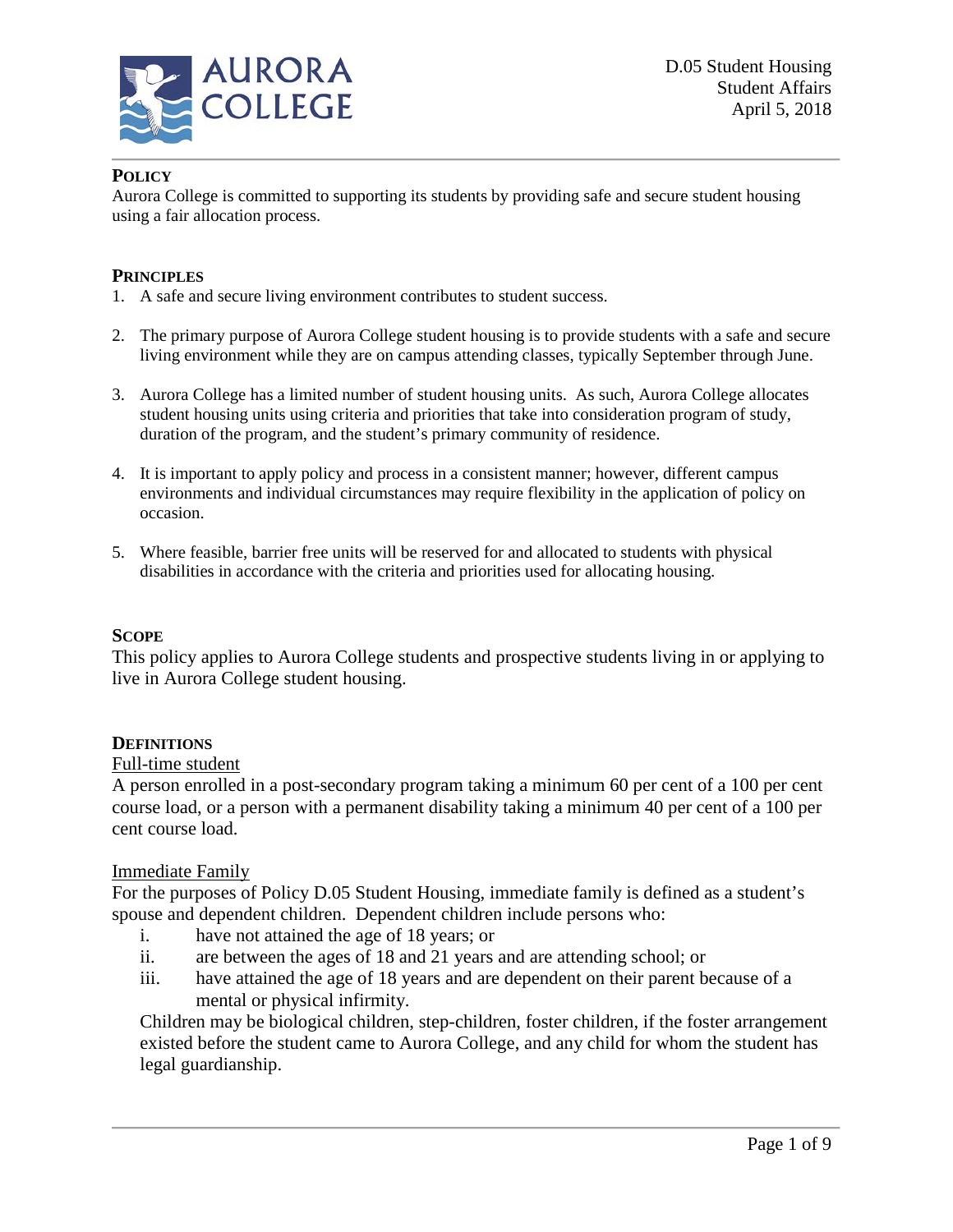

#### In-town applicant / student

A person who, at the time of application to Aurora College is resident in a community located less than 40 km from the community where the person will be attending Aurora College.

#### Out-of-town applicant / student

A person who, at the time of application to Aurora College, is resident in a community located 40 km or more from the community where the person will be attending Aurora College.

#### Resident in a community

For the purposes of policy D.05 *Student Housing*, a person is defined as resident in a community when:

- a) A person has been living in the community for 12 continuous months or more; or
- b) A person is in K-12 outside the community where their custodial parent is resident.

#### Resident of the NWT

For the purposes of policy D.05 *Student Housing*, Aurora College uses the NWT Student Financial Assistance criteria for determining if an applicant is a resident of the NWT.

#### Family or Multi-Person Housing

Family or multi-person housing refers to housing units that have one or more bedrooms and selfcontained bathroom and kitchen facilities.

#### Single Room Housing

Single room housing refers to dormitory-style housing units that have multiple, private bedrooms and shared bathroom and kitchen facilities.

# **1 ELIGIBILITY**<br>**1.1 Generally**, on

- 1.1 Generally, only full-time Aurora College students are eligible for student housing, although exceptions may be made. (See section 1.8 below.)
- 1.2 If applicants for Aurora College student housing or their spouses own housing in the community where they are applying to attend college, the applicants are not eligible for student housing.
- 1.3 For the purposes of determining eligibility for housing, full-time status may be determined based on different factors (e.g. number of courses, number of hours). The Vice President, Student Affairs (or designee) is responsible for consulting with program staff and determining annually what constitutes full-time status.
- 1.4 Students may take distance courses sanctioned by their program and students may take courses that are not part of their program of study; however, to be eligible for student housing a minimum of 50% of their course load will be Aurora College courses and a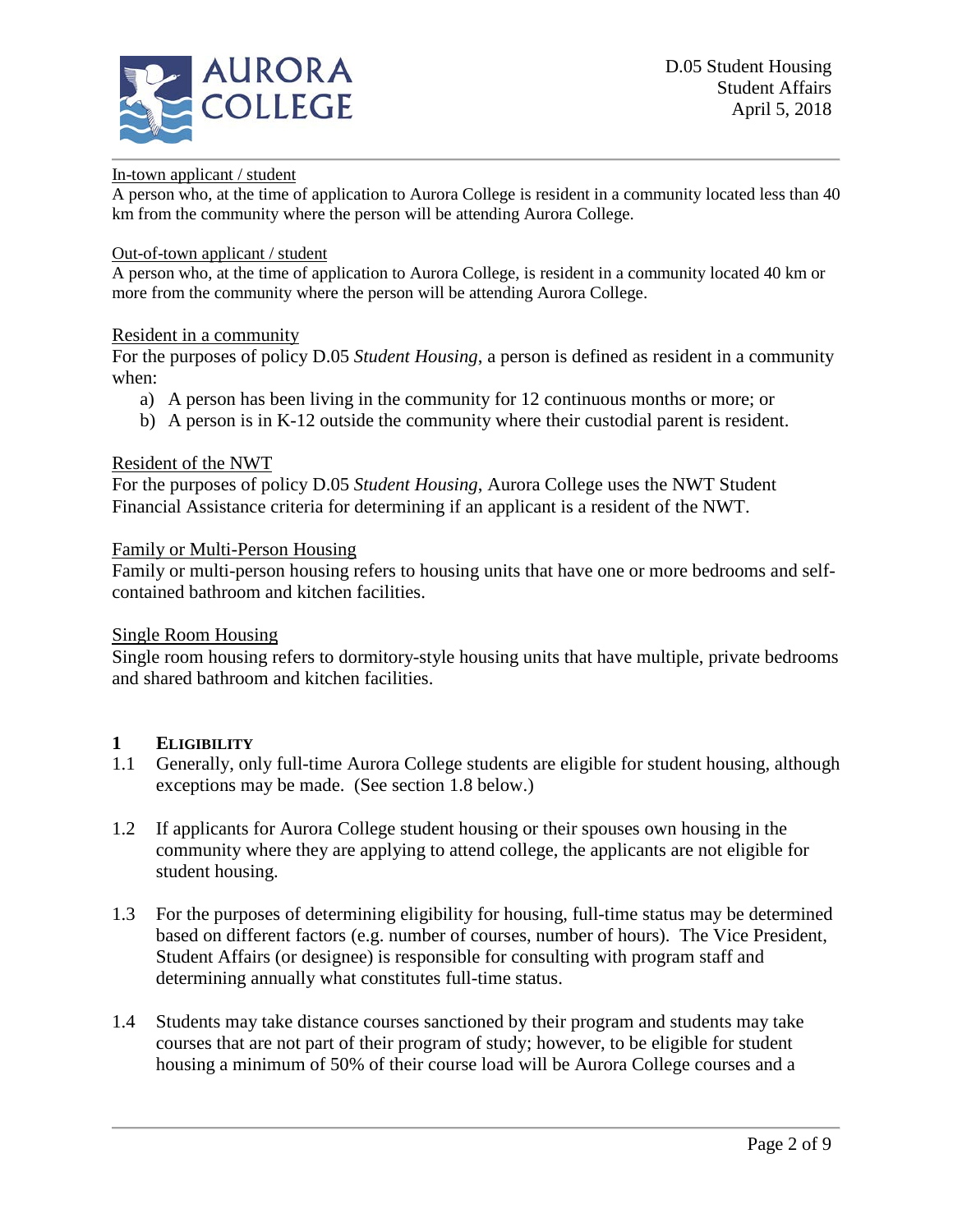

minimum of 50% of their course load will be courses that count towards completion of their program.

- 1.5 Individuals who have outstanding accounts with the College will not be eligible for student housing until their accounts are paid in full.
- 1.6 Letters of reference and an applicant's history as a resident in Aurora College student housing will be taken into account when determining eligibility for housing. An applicant's history includes conduct, damage to unit, etc. during any previous tenancy in student housing.
- 1.7 Students who have been evicted from student housing for reasons other than non-payment of rent or dismissal from their program of study will not be eligible to reapply for student housing until one calendar year from the date of their eviction. When reapplying for student housing, they will be treated as prospective students.
- 1.8 The Vice President, Student Affairs has the discretionary authority to allocate student housing to students who would not normally be eligible for student housing or to move students up the waiting list where circumstances merit such action.

## **2 APPLYING FOR HOUSING – NEW APPLICANTS**

- 2.1 Students who want to live in student housing must complete and submit an application.
- 2.2 Applicants should apply for housing at the same time as they apply for admission to a program. An applicant's housing application will not be deemed to have been received until his or her program application is complete.
- 2.3 In order for a student to be considered for housing based on the College's criteria and priorities (see section 4, below) the student's housing application must be received before the date that housing is assigned.
- 2.4 Students who apply for student housing and who are not accepted in one academic year must apply again for the next academic year. Waiting lists do not carry over from one academic year to the next.

## **3 APPLYING FOR HOUSING – RETURNING STUDENTS**

- 3.1 Returning students who require housing must apply before the date that housing is assigned.
- 3.2 Students living in student housing who are returning in the fall can apply to live in the same unit during the summer and the subsequent academic year. Assignment of the same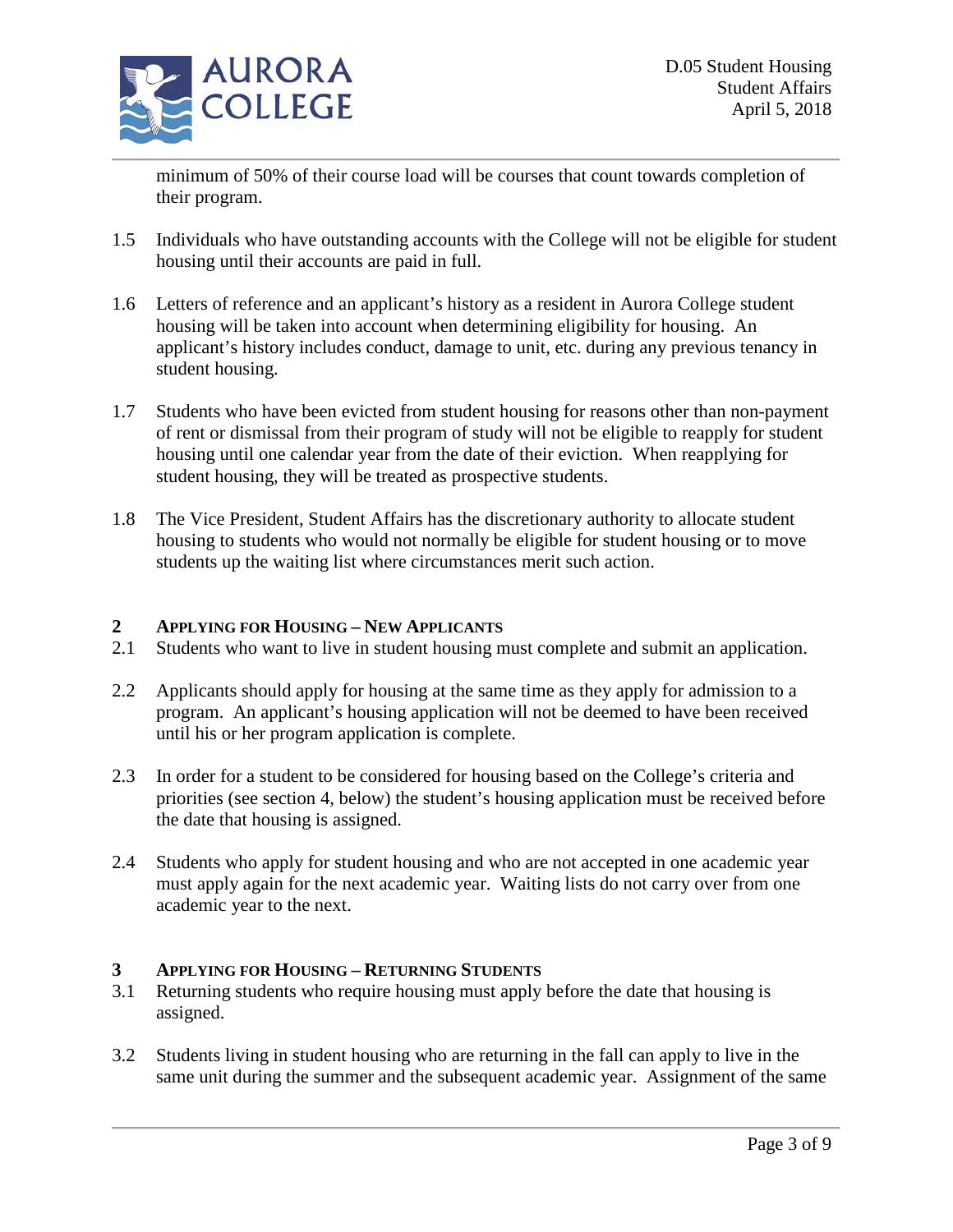

unit or a unit for the summer is subject to availability, based on the College's commitments and obligations (e.g. repair and maintenance work or summer programming).

- 3.3 Students who are leaving student housing for the summer and who are planning to return in the fall may leave their belongings in their housing unit for the summer. They must apply to leave their belongings and complete a storage agreement at least 30 calendar days before their student housing agreement ends. Students who owe money to Aurora College will not be permitted to store their belongings.
- 3.4 Students who withdraw from their program and then reapply to Aurora College must apply as prospective students for student housing.

## **4 ASSIGNMENT OF HOUSING**

- 4.1 The Vice President, Student Affairs (or designee) is responsible for:
	- i. establishing dates for assigning housing;
	- ii. establishing criteria and priorities for assigning student housing; and
	- iii. ensuring that the dates, criteria, and priorities for assigning student housing are published on the Aurora College website.
- 4.2 Student housing is assigned to returning, out-of-town students first. Student housing is then assigned to new students and returning, in-town students using the criteria and priorities established for this purpose.
- 4.3 The criteria and priorities for assigning student housing will take into account the applicant's program of study and community of residence (same community as the campus, other NWT community, other territory or province, international). While out-oftown NWT applicants will generally be given priority, in-town applicants may also be assigned housing annually, subject to availability.
- 4.4 The Student Housing Officer / Residence Life Manager / Residence Life Officer (or designee) will assign student housing in accordance with the established criteria and priorities for applications that are received before the date that housing is assigned.
- 4.5 Applications received on or after the date that housing is assigned will be considered based on date received.
- 4.6 Single students who want to share a unit may be assigned a family or multi-person housing unit, subject to the following conditions:
	- i. sharing a unit must be at the written request of the students;
	- ii. sharing is subject to availability of units families are first priority;
	- iii. assignment of the unit is for the current academic year only (i.e. there is no guarantee that the students will be able to share a unit in the next academic year);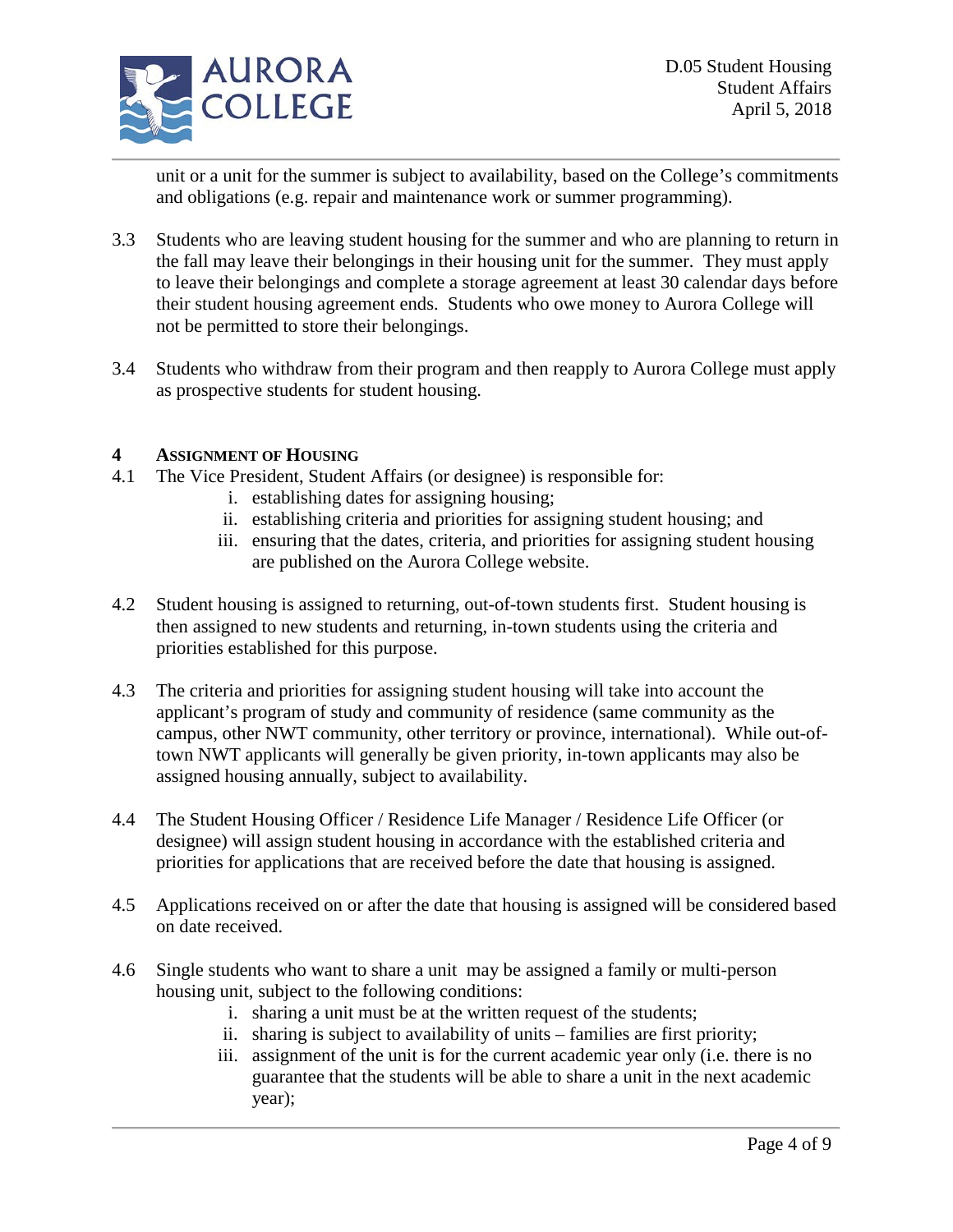

- iv. all students in the unit will sign a rental agreement and will pay rent;
- v. all students in the unit will have a shared responsibility for any damages; and
- vi. if one of the students leaves student housing, the remaining students may be moved to a smaller unit, subject to availability of and demand for housing.
- 4.7 Aurora College may reserve some housing units, usually single room housing, for students in short-term programs (one term or less).
- 4.8 The criteria and priorities established for assigning housing to students in short-term programs may be different than those established for assigning housing to students in longterm programs.

# **5 WAITING LISTS**

- 5.1 When there are more applicants for housing than available housing units, applicants who are not assigned a housing unit but who applied before the date that housing was assigned will be put on a waiting list in descending order of priority.
- 5.2 Applicants with the same priority will be added to the waiting list according to the date of receipt of their application for housing.
- 5.3 Applicants who applied on or after the date that housing was assigned and who are not assigned a housing unit will be added to the waiting list according to the date of receipt of their application for housing.
- 5.4 Applicants on the waiting list will be assigned appropriate sized student housing units as they become available. In some instances, applicants may be assigned a larger unit, based on availability, with the expectation that they will move to a smaller unit if one becomes available and if there is somebody waiting for the larger unit.
- 5.5 A new waiting list will be established each academic year.

# **6 STUDENT HOUSING AGREEMENT**

- 6.1 All students living in Aurora College student housing will sign a student housing agreement.
- 6.2 The standard student housing agreement will be for the duration of the student's College program year, plus a maximum of one week before and after the end of their College program year, provided they remain in good financial standing with the College.
- 6.3 Students living in student housing who have school-age children who are attending school must apply if they want to extend their student housing agreement to coincide with the end of their children's school year.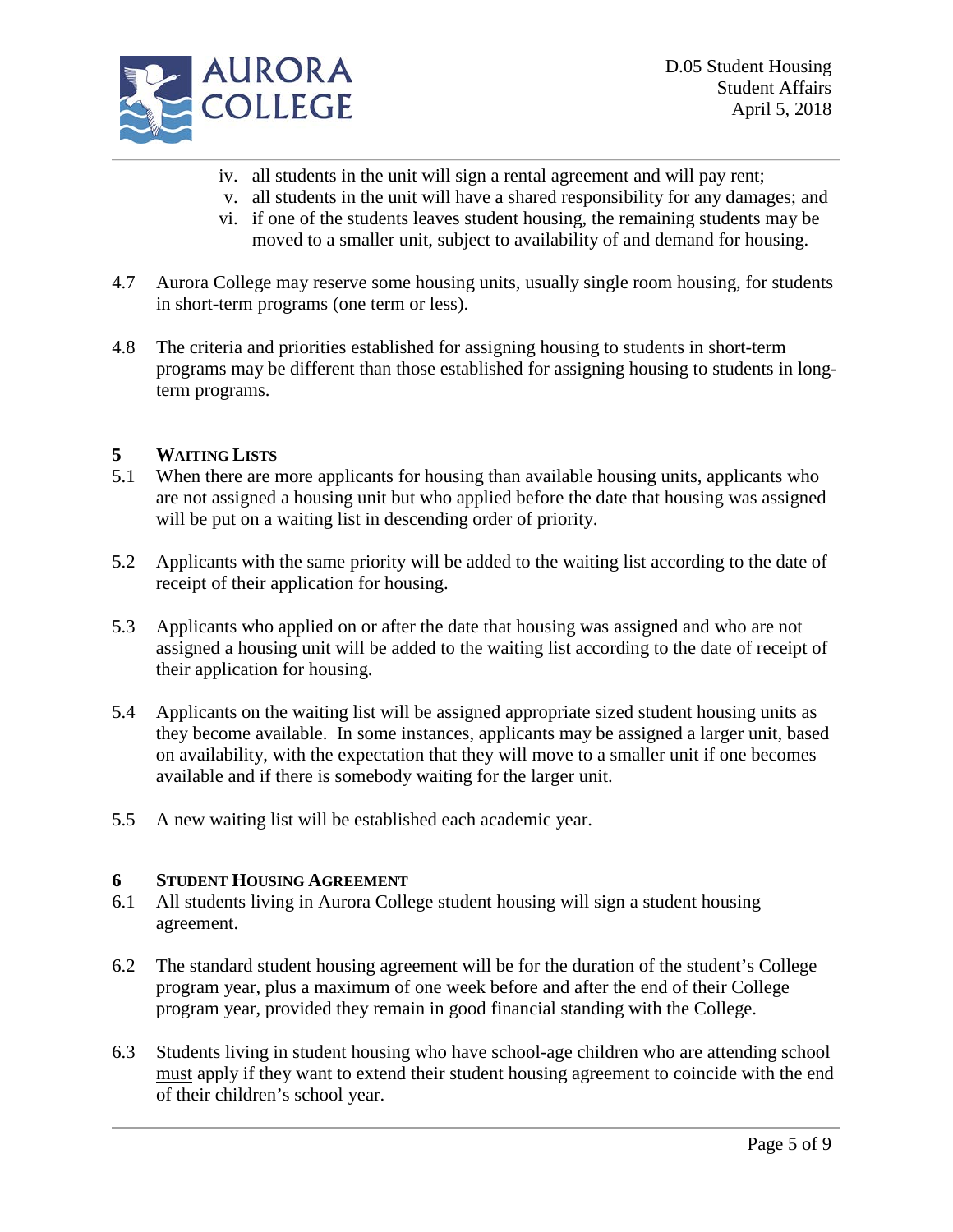

- 6.4 Students who are returning in the fall and who have been given permission to remain in their housing unit over the summer must complete a new student housing agreement before the end date of their existing agreement.
- 6.5 The provisions outlined above will depend on other College requirements for the units, as well as other criteria outlined in this policy.

# **7 ABSENCES FROM HOUSING**

- 7.1 The Student Housing Officer / Residence Life Manager / Residence Life Officer (or designee) in consultation with the Office of the Registrar and appropriate program staff may evict students accepted into housing or remove waitlisted students who do not register within the first two weeks of their program. A shorter no-show time period may be used for shorter programs (e.g. Apprenticeship).
- 7.2 Students who do not return as scheduled to their housing unit following a break (e.g. summer, Christmas, reading week) will be notified via registered mail that they must arrange to remove their belongings within 30 calendar days of receiving the registered mail. The registered mail will be deemed to have been served on the  $14<sup>th</sup>$  calendar day after the mailing date. After 30 calendar days, Aurora College may dispose of the student's personal belongings, at the student's expense, as the College sees fit.
- 7.3 Students who must be absent from student housing for an extended period of time during the academic term (e.g. family emergency, field camp, practicum/internship) may leave their belongings in their housing unit during their absence for a maximum of 30 days without completing a storage agreement. Before leaving the unit, students must inform the Student Housing Officer / Residence Life Manager / Residence Life Officer (or designee) in writing of their departure date, as well as their expected date of return.
- 7.4 Students who live in, and pay rent for, student housing at one Campus ('A') and leave that Campus to complete their practicum/internship at a different Campus ('B') during the term of their Student Housing Agreement, may reside rent-free in student housing at the other Campus ('B'), provided that student housing is available and practicum/internship arrangements have been made and confirmed in writing.
- 7.5 Students who are away for an approved extended period of time during the academic term and do not return to their housing unit by the expected date, must contact the Student Housing Officer / Residence Life Manager / Residence Life Officer (or designee) as soon as possible and no later than five working days after their expected date of return to arrange one of the following:
	- i. an extension; or
	- ii. the removal of their belongings no later than 30 calendar days after their expected date of return.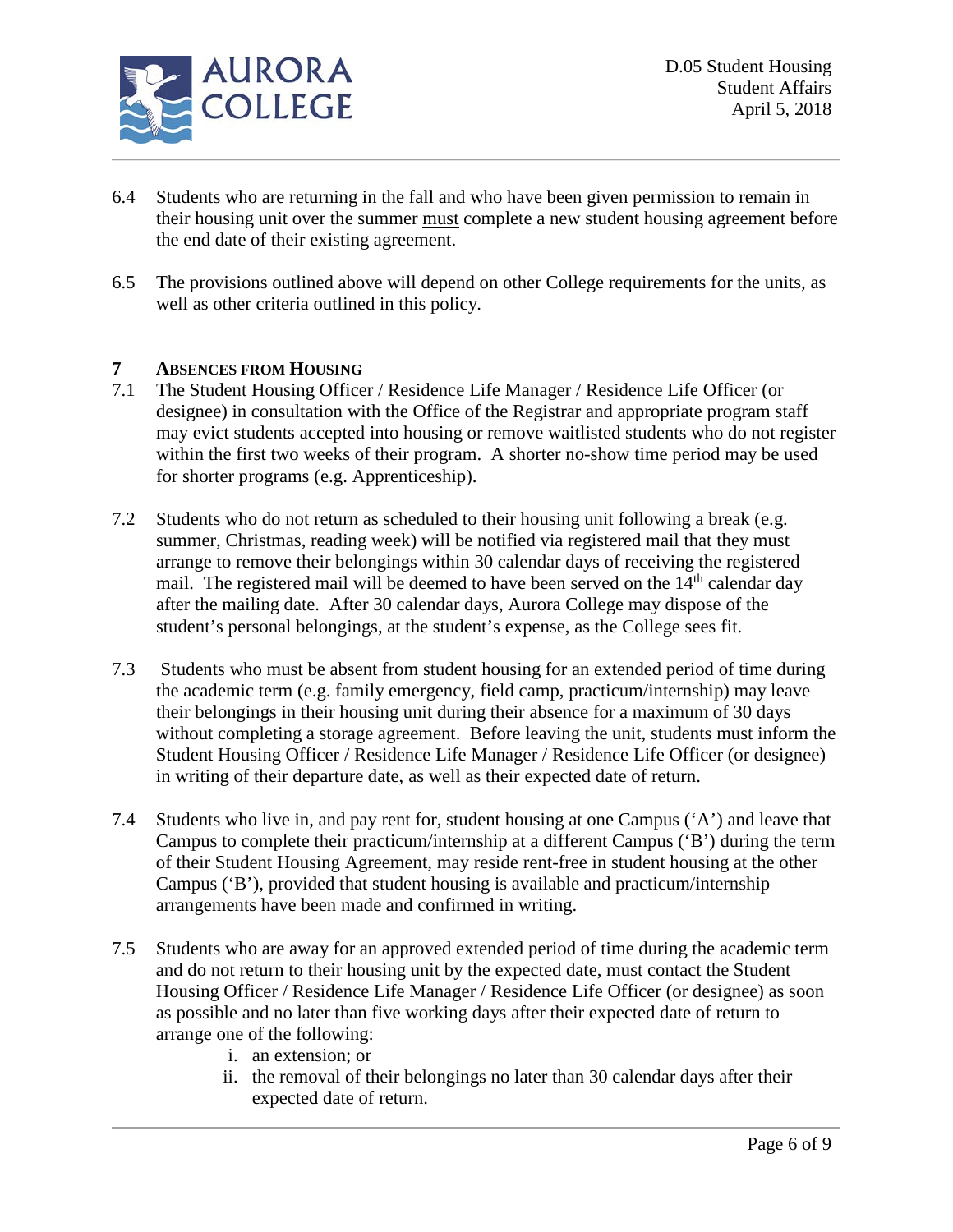

7.6 Aurora College will have a student's belongings packed and put in storage, at the student's expense, if the removal time is beyond 30 calendar days of his/her expected date of return. If the student does not return to his/her housing unit or contact the Student Housing Officer / Residence Life Manager / Residence Life Officer (or designee), Aurora College may dispose of the student's personal belongings, at the student's expense, 30 calendar days after the student's expected date of return.

# **8 STUDENT HOUSING RULES**

- 8.1 The Vice President, Student Affairs, in consultation with Aurora College staff and students is responsible for establishing housing rules that are in compliance with Aurora College bylaws.
- 8.2 Housing at the campuses differs; rules and procedures may vary among the campuses.
- 8.3 Residents of Aurora College student housing will be held responsible for their unit and the actions of their dependants and guests in that unit.

#### **9 EVICTIONS**

- 9.1 In accordance with the Aurora College bylaws, students may be evicted from student housing and students generally have the right to appeal when they receive a Notice of Eviction. Evictions for non-payment of rent are not subject to appeal.
- 9.2 Students who choose not to appeal a Notice of Eviction will vacate the housing unit within five working days of receiving the notice.
- 9.3 Students who appeal a Notice of Eviction are generally allowed to remain in the housing unit until the completion of the appeal process. The approved period of time for vacating the housing unit will vary depending upon the appeal process.
- 9.4 If a student who has been evicted does not vacate the housing unit within the approved period of time, residence staff may have the student's belongings packed and put in storage and change the necessary locks, at the student's expense, to enforce the eviction.
- 9.5 In the event of an eviction, no rent refund will be issued. Any expenses incurred for the cleaning and/or repair of the unit will be billed to the student. After 30 days from the date of eviction, Aurora College may dispose of the student's personal belongings, at the student's expense, as the College sees fit.
- 9.6 A student evicted from student housing may be permitted to continue with their studies. (Bylaw #3 *Student Loss of Privileges, Penalties, Sanctions, and Appeals*, section 7.3)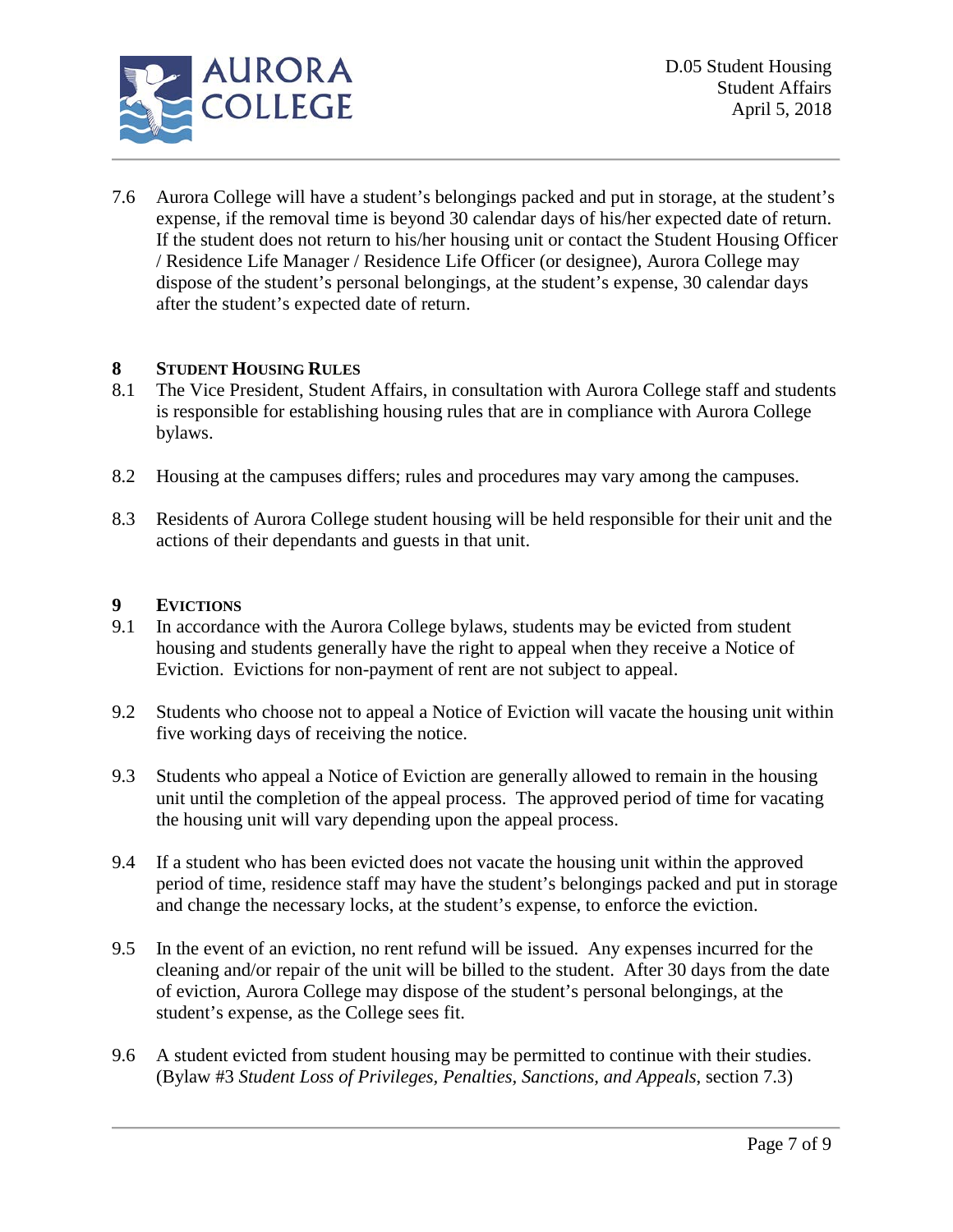

# **10 GENERAL**

- 10.1 When students move into an Aurora College housing unit, they will complete a check-in procedure that will allow them to report existing damage in the unit.
- 10.2 When students move out of an Aurora College housing unit, they will complete a checkout procedure that will allow them to document the condition of the unit.
- 10.3 Students will be invoiced for cleaning, damages, and repairs beyond normal wear and tear.

## **SUPPORTING PROCEDURES, FORMS, AND RULES**

The Vice President, Student Affairs (or designee) is responsible for managing the supporting procedures, forms, and rules for this policy.

## **RELATED POLICIES**

- C.12 *Program Application, Admission and Continuation*
- E.05 *Health and Safety*
- J.02 *Fees*
- J.04 *Student Financial Credit*
- J.07 *Collection of Accounts Receivable*

# **RELATED AURORA COLLEGE BYLAWS**

- Bylaw #1 Student Conduct
- Bylaw #2 Academic Standards
- Bylaw #3 Student Loss of Privileges, Expulsions, and Appeals